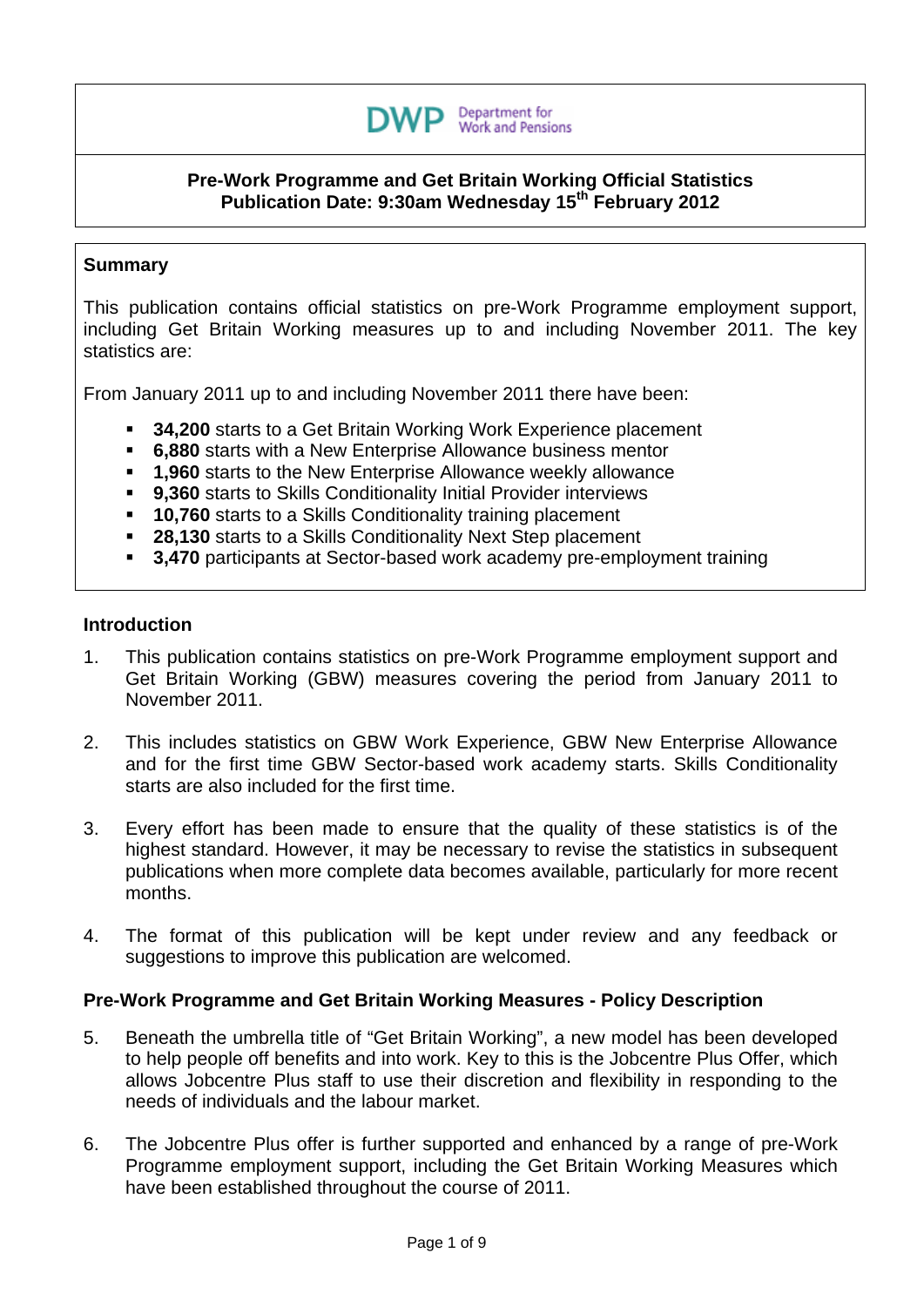- 7. Pre-Work Programme employment support consists of the following individual elements;
	- o Get Britain Working: Work Experience;
	- o Get Britain Working: New Enterprise Allowance;
	- o Get Britain Working: Sector-based work academies
	- o Get Britain Working: Work Clubs, Work Together and Enterprise Clubs;
	- o Skills Conditionality; and
	- o Mandatory Work Activity;

More detailed descriptions of each measure can be found in **Annexe B**.

## **Technical Overview**

- 8. These statistics are derived using a combination of data from the Jobcentre Plus claimant management systems (the Labour Market System) and the Clients database.
- 9. Information on demographics is obtained by merging data across these separate administrative systems which sometimes results in unknown values. This is because either we are unable to find a match or the information has not been recorded for the particular claimant.

## **Get Britain Working - Work Experience:**

10. A Work experience start is defined as the date the claimant accepted their work experience placement with the employer. This is input by an adviser to the Jobcentre Plus' Labour Market System.

## **Get Britain Working - New Enterprise Allowance**:

- 11. A start on the New Enterprise Allowance scheme is defined as the date the claimant first met with their business mentor. This is input by an adviser to the Jobcentre Plus' Labour Market System.
- 12. A New Enterprise Allowance weekly allowance start is recorded when the claimant begins claiming the weekly allowance. The weekly allowance is payable when the participant closes their claim to Jobseekers Allowance (JSA) and commences trading. The claim start date is input by the adviser into the Jobcentre Plus' Labour Market System.
- 13. New Enterprise Allowance is a Great Britain wide scheme. It was initially rolled out in stages across 17 target districts between April and July 2011. Roll-out across the remaining 20 districts was completed at the end of August 2011. Full details of those districts involved can be found at: http://www.dwp.gov.uk/adviser/updates/newenterprise-allowance

#### **Get Britain Working - Sector-based work academies**:

14. A start is defined as the first date the claimant attended sector-based work academies pre-employment training. The number of starts was based on the individual claimant level data supplied by Further Education Colleges or training providers and entered by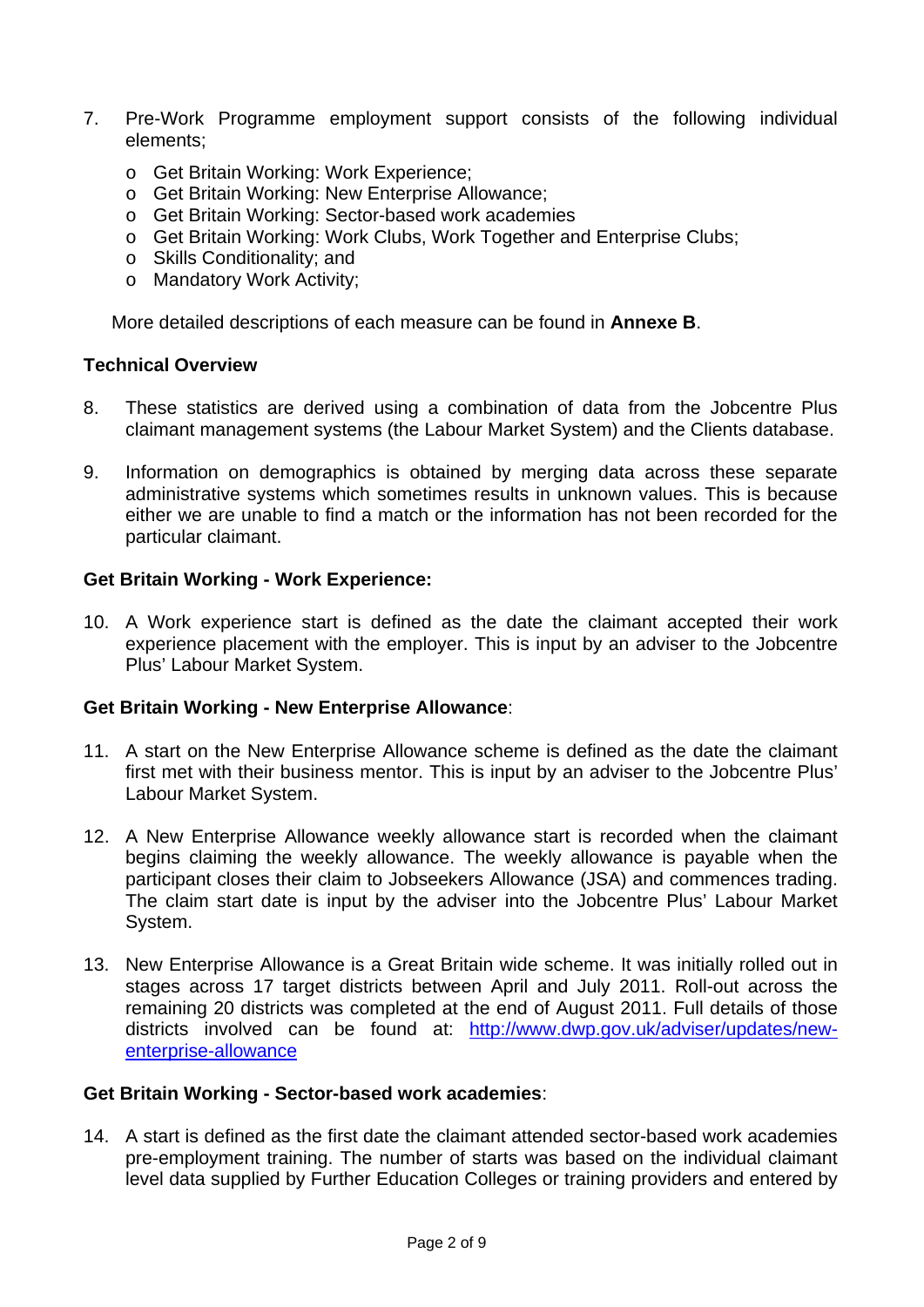an adviser onto the Jobcentre Plus' Labour Market System. Further Education Colleges and training providers may submit data on starts some time after the actual event occurred.

15. Sector-based work academies were introduced in England from August 2011.

# **Skills Conditionality**:

- 16. A start on Skills Conditionality is defined as the first date the claimant commenced initial provider interview, training provision or Next Step service. The number of starts was based on the individual claimant level data supplied by Further Education Colleges, training providers and Next Step and entered by an adviser onto the Jobcentre Plus' Labour Market System. Providers may submit data on starts some time after the actual event occurred.
- 17. Skills Conditionality was introduced in England from August 2011. Some benefit claimants will take up training on Skills Funding Agency funded courses without being referred under Skills Conditionality - the Department for Business, Innovation and Skills (BIS) Further Education and Skills Statistical First Release, available at: http://www.thedataservice.org.uk/statistics/statisticalfirstrelease/sfr\_current/ provides statistics on overall levels of training starts by learners reporting that they are claimants of JSA and ESA WRAG (Employment Support Allowance Work-Related Activity Group).

#### **Other Measures**

- 18. As announced previously via DWP's statistical pages, the Department will not be publishing any statistics on Work Clubs, Work Together and Enterprise Clubs because these are locally driven initiatives that will evolve over time, therefore the Department does not have robust data collection systems for people participating in these initiatives.
- 19. Statistics on Mandatory Work Activity referrals are available in a separate quarterly publication that can be accessed via the Department's statistical website here: http://research.dwp.gov.uk/asd/asd1/pwp/index.php?page=pwp

## **Retrospection**

- 20. Retrospection is the time period allowed for additional or updated information to be incorporated into DWP's data systems.
- 21. Providers may submit data on starts some time after the actual event occurred. This means that data presented in this Release is subject to some retrospection, and figures may be revised upward in subsequent releases.
- 22. Labour Market System (LMS) datasets are produced a month in arrears i.e. November 2011 data was available at the end of December 2011. Generally, for any given month worth of LMS data, significant retrospection can then be seen for a further month.
- 23. Therefore to maximise the amount of retrospection captured, final statistics in this series will be published around 2-3 months after the reference period (e.g. final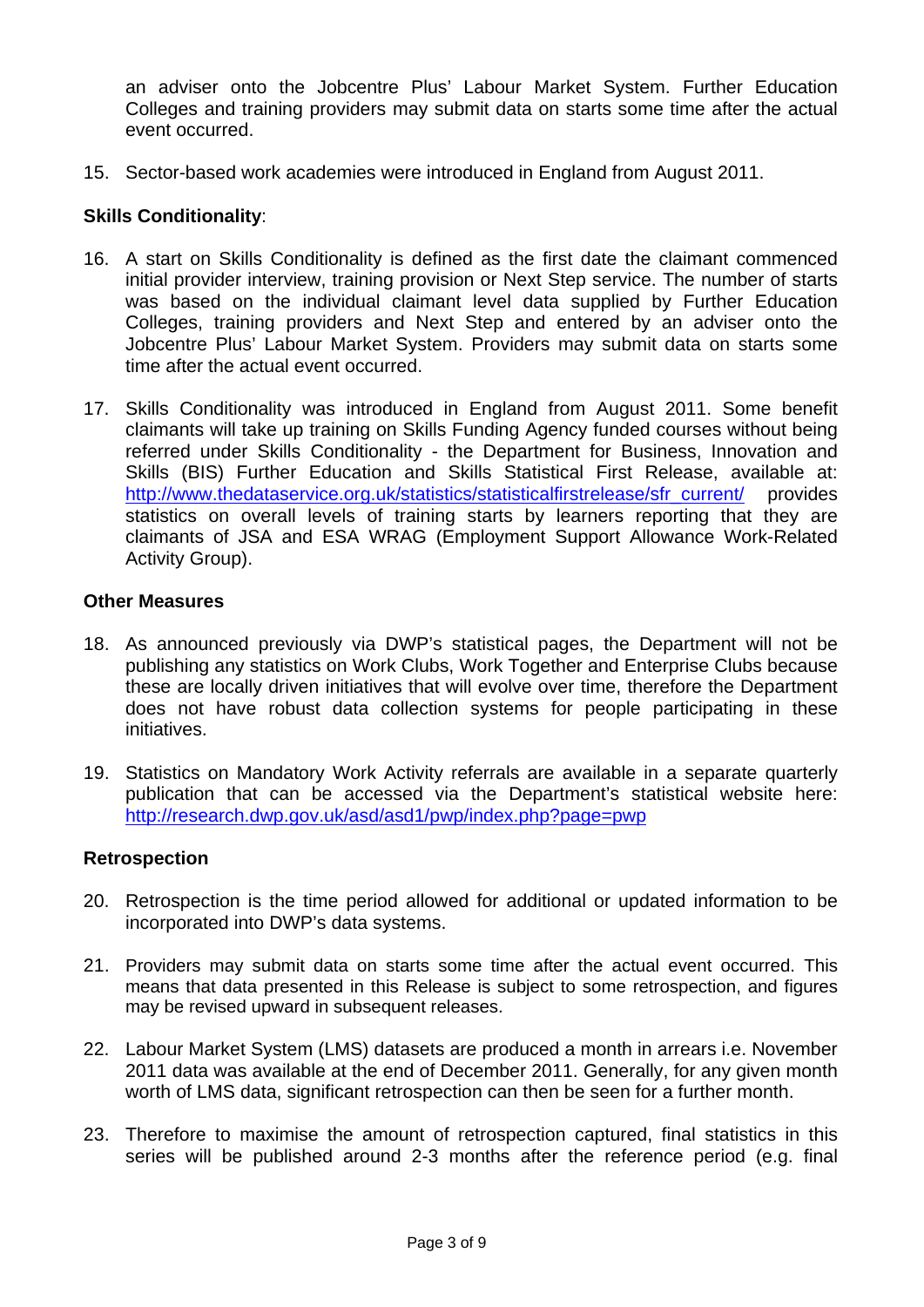statistics for November 2011 (which are published in February 2012) are produced using December 2011 data, which was released in January 2012).

# **Revisions Policy**

24. In accordance with Principle 2 of the UK Statistics Authority's Code of Practice for Official Statistics<sup>1</sup>, statistics within this publication adhere to DWP's statistics revisions policy, which explains how we will make revisions and inform users of our statistics when they occur:

http://research.dwp.gov.uk/asd/index.php?page=policy

# **Rounding Policy**

 $\overline{a}$ 

25. To reduce the risk of inferring the identity of a claimant from these statistics and other statistics, values are rounded to the nearest ten. Values less than ten, including zeros, are suppressed and marked with a dash. Therefore totals may not equal the sum of the individual cells.

<sup>&</sup>lt;sup>1</sup> http://www.statisticsauthority.gov.uk/assessment/code-of-practice/code-of-practice-for-official-statistics.pdf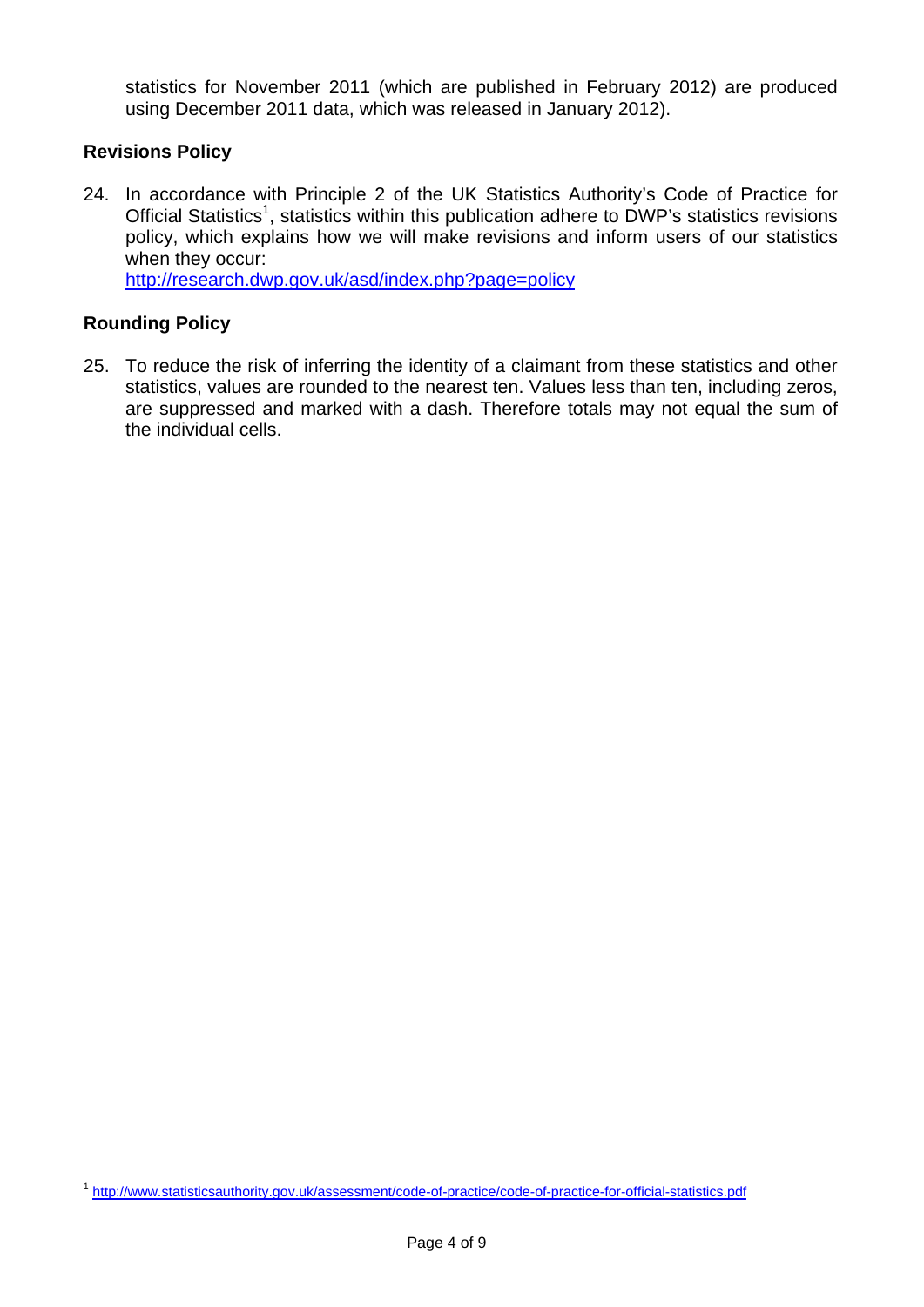# **Official Statistics**

|  |  | Table 1: Take up of Pre-Work Programme support and Get Britain Working measures |
|--|--|---------------------------------------------------------------------------------|
|--|--|---------------------------------------------------------------------------------|

|          | <b>Get Britain</b><br>Working                            | <b>New Enterprise Allowance</b>           |                                                        | Skills Conditionality <sup>3</sup>                                                        | Sector-based<br>work<br>academy pre-                          |                                                      |                                                                    |
|----------|----------------------------------------------------------|-------------------------------------------|--------------------------------------------------------|-------------------------------------------------------------------------------------------|---------------------------------------------------------------|------------------------------------------------------|--------------------------------------------------------------------|
|          | Work<br><b>Experience</b><br>starts <sup>1</sup><br>(GB) | <b>Mentor</b><br>starts <sup>1</sup> (GB) | Weekly<br><b>Allowance</b><br>starts <sup>1</sup> (GB) | <b>Initial</b><br><b>Provider</b><br><b>Interview</b><br>starts <sup>1</sup><br>(England) | Training<br>starts <sup><math>1,2,4</math></sup><br>(England) | <b>Next Step</b><br>starts <sup>1</sup><br>(England) | employment<br>training<br>participants <sup>1,3</sup><br>(England) |
| Total    | 34,200                                                   | 6,880                                     | 1,960                                                  | 9,360                                                                                     | 10,760                                                        | 28,130                                               | 3,470                                                              |
| Jan-2011 | 60                                                       |                                           |                                                        |                                                                                           |                                                               |                                                      |                                                                    |
| Feb-2011 | 290                                                      |                                           |                                                        |                                                                                           |                                                               |                                                      |                                                                    |
| Mar-2011 | 970                                                      |                                           |                                                        |                                                                                           |                                                               |                                                      |                                                                    |
| Apr-2011 | 1,350                                                    | 70                                        | 10                                                     |                                                                                           |                                                               |                                                      |                                                                    |
| May-2011 | 2,220                                                    | 160                                       | 40                                                     |                                                                                           |                                                               |                                                      |                                                                    |
| Jun-2011 | 3,150                                                    | 240                                       | 80                                                     |                                                                                           |                                                               |                                                      |                                                                    |
| Jul-2011 | 3,860                                                    | 640                                       | 110                                                    |                                                                                           |                                                               |                                                      |                                                                    |
| Aug-2011 | 4.600                                                    | 1,170                                     | 220                                                    | 460                                                                                       | 720                                                           | 4,450                                                | 400                                                                |
| Sep-2011 | 4,600                                                    | 1,690                                     | 340                                                    | 2,140                                                                                     | 2,680                                                         | 7,280                                                | 780                                                                |
| Oct-2011 | 6,500                                                    | 1,650                                     | 540                                                    | 3,040                                                                                     | 3,390                                                         | 8,010                                                | 1,230                                                              |
| Nov-2011 | 6,600                                                    | 1,270                                     | 620                                                    | 3,720                                                                                     | 3,980                                                         | 8,390                                                | 1,060                                                              |

*Notes: Values are rounded to the nearest 10. Values less than 10 are suppressed and marked with a dash. Due to rounding totals may not be the sum of the individual cells. Months are calendar months. Get Britain Working Work Experience started in January 2011, New Enterprise Allowance was introduced in target areas in April 2011, and rolled out nationally from 1st August 2011. Skills Conditionality and Sector-based work academies started from 1st August 2011, initially in England.* 

*1: Data Source - DWP LMS opportunities evaluation database December 2011.* 

*2: Figures include Skills Funding Agency (SFA) Basic Skills Training; SFA English for Speakers of Other Languages; SFA Occupational Training; and other non-SFA training.* 

*3: Mandatory starts at sector-based work academy pre-employment training are recorded in the final column 'Sector-based work academy pre-employment training participants'.* 

*4: Statistics showing SFA funded training starts by all learners reporting that they are claimants of JSA and ESA-WRAG, regardless of whether or not they were referred under skills conditionality, are available in the BIS Further Education and Skills Statistical First Release available at: http://www.thedataservice.org.uk/statistics/statisticalfirstrelease/sfr\_current/*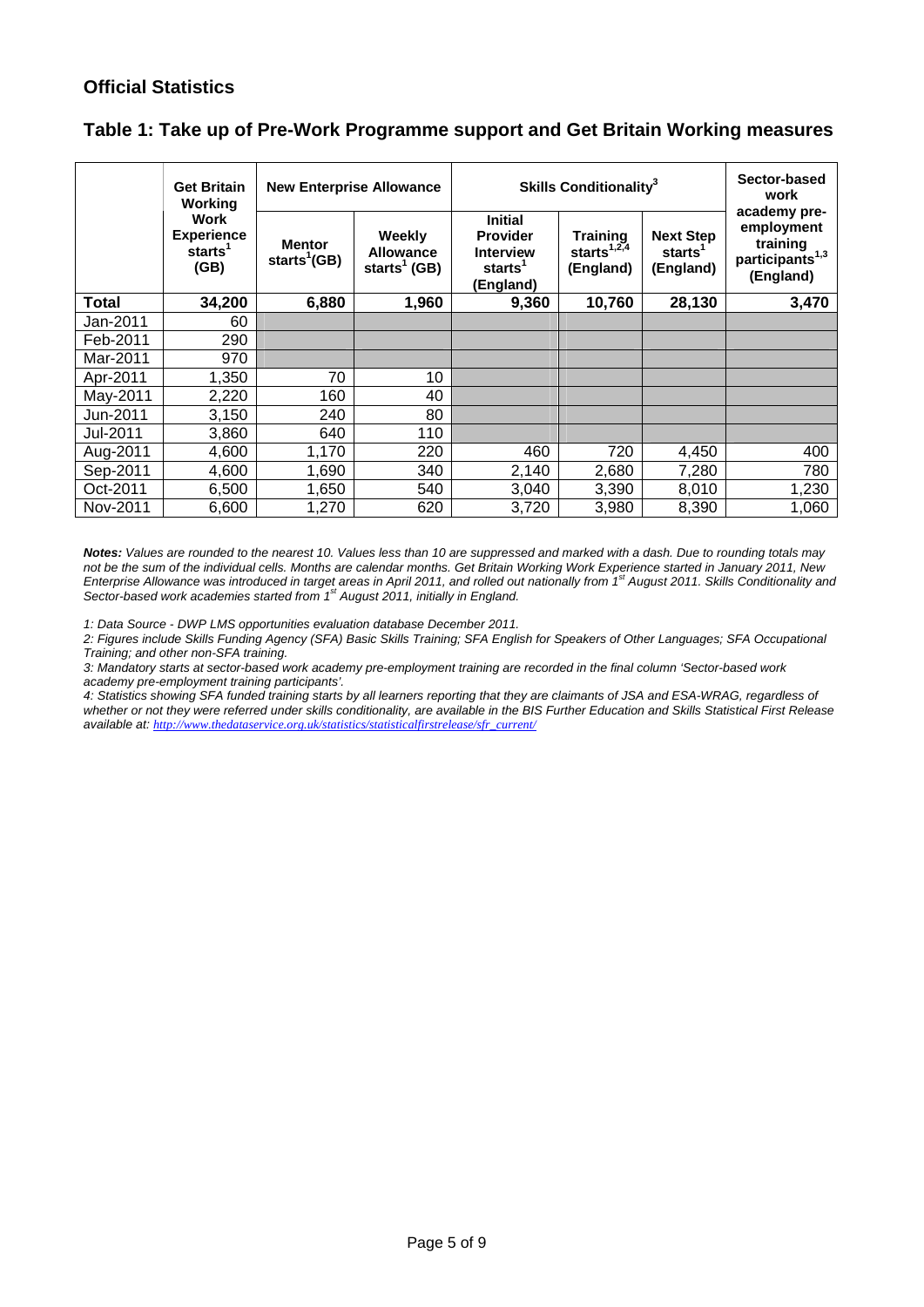# **Table 2: Demographic Breakdown for the period January 2011 to November 2011**

|                          |                                         | <b>Get Britain</b>                                                      | <b>New Enterprise</b><br><b>Allowance</b>    |                                                           | <b>Skills Conditionality</b>                                                              |                                                 |                                                      | Sector-based<br>work                                                                  |
|--------------------------|-----------------------------------------|-------------------------------------------------------------------------|----------------------------------------------|-----------------------------------------------------------|-------------------------------------------------------------------------------------------|-------------------------------------------------|------------------------------------------------------|---------------------------------------------------------------------------------------|
|                          |                                         | Working<br><b>Work</b><br><b>Experience</b><br>starts <sup>1</sup> (GB) | <b>Mentor</b><br>starts <sup>1</sup><br>(GB) | <b>Weekly</b><br>Allowance<br>starts <sup>1</sup><br>(GB) | <b>Initial</b><br><b>Provider</b><br><b>Interview</b><br>starts <sup>1</sup><br>(England) | <b>Training</b><br>starts $^{1,4}$<br>(England) | <b>Next Step</b><br>starts <sup>1</sup><br>(England) | academy<br>pre-<br>employment<br>training<br>participants <sup>1,5</sup><br>(England) |
|                          | <b>Total</b>                            | 34,200                                                                  | 6,880                                        | 1,960                                                     | 9,360                                                                                     | 10,760                                          | 28,130                                               | 3,470                                                                                 |
| Gender                   | Male                                    | 20,180                                                                  | 5,120                                        | 1,470                                                     | 6,020                                                                                     | 6,530                                           | 17,100                                               | 1,910                                                                                 |
|                          | Female                                  | 14,020                                                                  | 1,760                                        | 490                                                       | 3,340                                                                                     | 4,240                                           | 11,030                                               | 1,560                                                                                 |
|                          | Unknown                                 |                                                                         |                                              |                                                           |                                                                                           |                                                 |                                                      |                                                                                       |
| Age<br>Group             | 18-24                                   | 31,540                                                                  | 430                                          | 110                                                       | 2,760                                                                                     | 2,980                                           | 7,450                                                | 1,620                                                                                 |
|                          | $25+$                                   | 2,610                                                                   | 6,450                                        | 1,850                                                     | 6,590                                                                                     | 7,780                                           | 20,680                                               | 1,850                                                                                 |
|                          | Unknown                                 | 50                                                                      |                                              |                                                           |                                                                                           |                                                 |                                                      |                                                                                       |
| Disability <sup>2</sup>  | Yes                                     | 4,690                                                                   | 1,360                                        | 370                                                       | 2,090                                                                                     | 2,130                                           | 6,120                                                | 640                                                                                   |
|                          | No                                      | 29,510                                                                  | 5,520                                        | 1,590                                                     | 7,260                                                                                     | 8,630                                           | 22,010                                               | 2,830                                                                                 |
|                          | Unknown                                 |                                                                         |                                              |                                                           |                                                                                           |                                                 |                                                      |                                                                                       |
| Ethnicity $\overline{3}$ | White                                   | 27,610                                                                  | 5,590                                        | 1,670                                                     | 6,190                                                                                     | 6,070                                           | 19,380                                               | 2,800                                                                                 |
|                          | <b>Black or Black</b><br><b>British</b> | 1,530                                                                   | 500                                          | 70                                                        | 830                                                                                       | 1,420                                           | 3,250                                                | 200                                                                                   |
|                          | Asian or Asian<br><b>British</b>        | 2,040                                                                   | 230                                          | 50                                                        | 970                                                                                       | 1,330                                           | 2,160                                                | 200                                                                                   |
|                          | Mixed                                   | 740                                                                     | 100                                          | 30                                                        | 200                                                                                       | 330                                             | 660                                                  | 70                                                                                    |
|                          | Other/ Chinese                          | 350                                                                     | 100                                          | 20                                                        | 590                                                                                       | 870                                             | 1,160                                                | 40                                                                                    |
|                          | Unknown                                 | 1,930                                                                   | 370                                          | 110                                                       | 580                                                                                       | 740                                             | 1,520                                                | 170                                                                                   |
| Group<br>Level           | Central England                         | 9,300                                                                   | 1,740                                        | 470                                                       | 750                                                                                       | 1,790                                           | 5,190                                                | 800                                                                                   |
|                          | London and the<br><b>Home Counties</b>  | 7,470                                                                   | 1,020                                        | 100                                                       | 3,290                                                                                     | 5,130                                           | 12,550                                               | 510                                                                                   |
|                          | North East                              | 4,720                                                                   | 1,310                                        | 300                                                       | 1,470                                                                                     | 1,290                                           | 1,760                                                | 600                                                                                   |
|                          | North West                              | 2,780                                                                   | 1,200                                        | 600                                                       | 3,180                                                                                     | 1,950                                           | 5,920                                                | 850                                                                                   |
|                          | Scotland                                | 2,380                                                                   | 640                                          | 170                                                       |                                                                                           |                                                 |                                                      |                                                                                       |
|                          | Southern<br>England                     | 5,780                                                                   | 610                                          | 160                                                       | 660                                                                                       | 610                                             | 2,710                                                | 710                                                                                   |
|                          | Wales                                   | 1,500                                                                   | 340                                          | 150                                                       |                                                                                           |                                                 |                                                      |                                                                                       |
|                          | Unknown                                 | 270                                                                     | 20                                           | 10                                                        |                                                                                           |                                                 |                                                      |                                                                                       |

*Notes: Values are rounded to the nearest 10. Values less than 10 are suppressed and marked with a dash. Totals may not be the sum of the*  individual cells due to rounding. Get Britain Working Work Experience started in January 2011, New Enterprise Allowance was introduced in *target areas in April 2011, and rolled out nationally from 1st August 2011. Skills Conditionality and Sector-based work academies started from 1st August 2011, initially in England.* 

*1: Data Source - DWP LMS opportunities and DWP Clients evaluation databases December 2011.* 

*2: Disability status is declared by the Jobseeker during a Jobcentre Plus interview. Disability status is according to the learners own assessment if a learner has a disability or disabilities.* 

*3: Claimants recording their ethnicity status as "prefer not to say" are categorised as unknown.* 

*4: Figures include Skills Funding Agency (SFA) Basic Skills Training; SFA English for Speakers of Other Languages; SFA Occupational Training; and other non-SFA training.* 

*5: Mandatory starts at sector-based work academy pre-employment training are recorded in the final column 'Sector-based work academy preemployment training participants'.*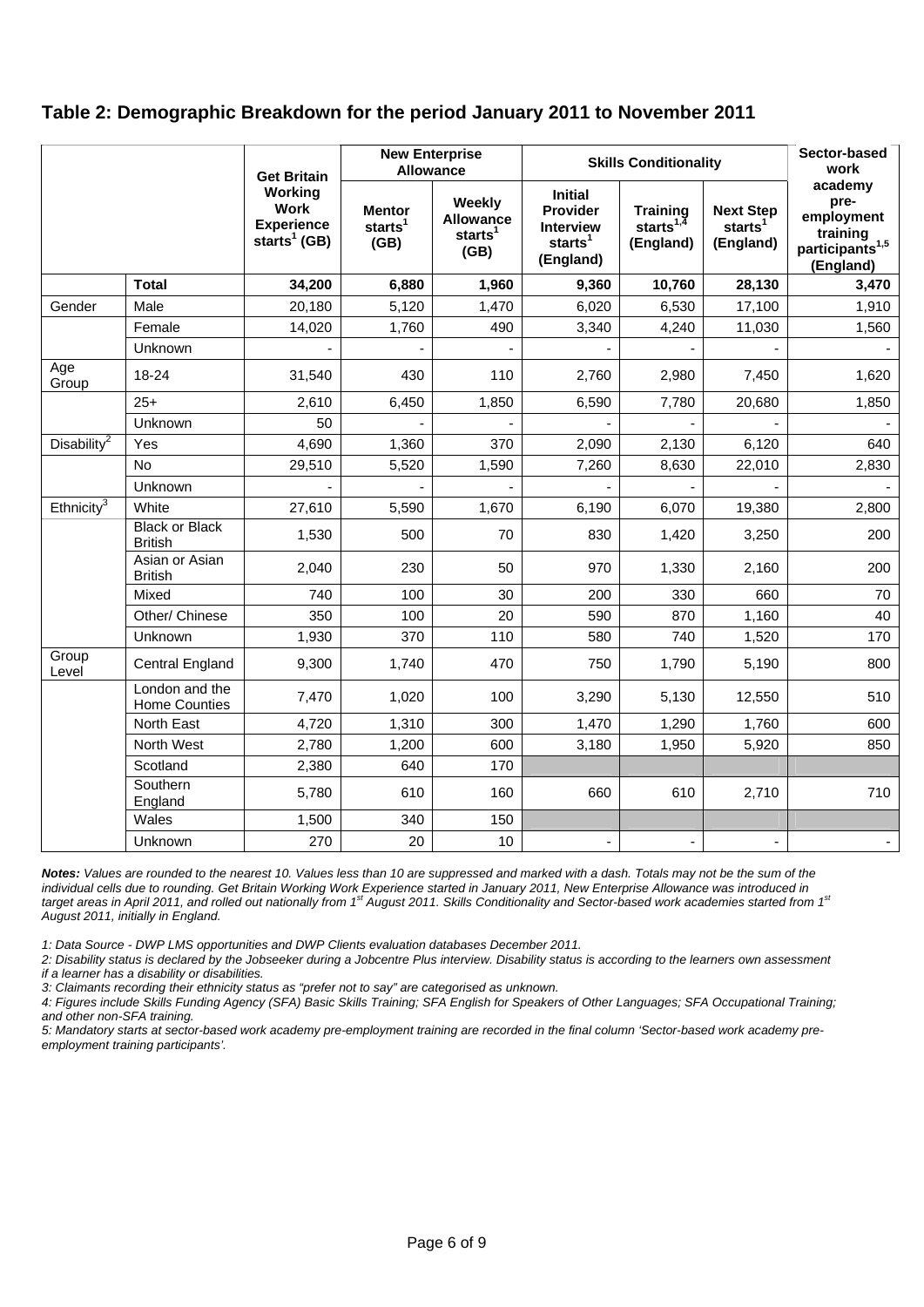# **Annexe A: Publication Timetable**

| <b>Publication</b> | <b>Date</b>                              | <b>Notes</b>                                                                                                                                                                                       |
|--------------------|------------------------------------------|----------------------------------------------------------------------------------------------------------------------------------------------------------------------------------------------------|
| 1 <sup>st</sup>    | Wednesday 9 <sup>th</sup> November 2011  | The first official statistics publication<br>covering Get Britain Working Work<br>Experience starts.                                                                                               |
| 2 <sup>nd</sup>    | Wednesday 16 <sup>th</sup> November 2011 | The second official statistics<br>publication covering Get Britain<br>Working Work Experience starts,<br>New Enterprise Allowance mentor<br>starts, and New Enterprise weekly<br>allowance starts. |
| 3 <sup>rd</sup>    | Wednesday 15 <sup>th</sup> February 2012 | The third official statistics publication<br>including additional Sector-based<br>work academy starts and Skills<br>Conditionality starts.                                                         |
| 4 <sup>th</sup>    | Wednesday 16 <sup>th</sup> May 2012      | The fourth publication.                                                                                                                                                                            |
| 5 <sup>th</sup>    | Wednesday 15 <sup>th</sup> August 2012   | The fifth publication.                                                                                                                                                                             |
| 6 <sup>th</sup>    | Wednesday 15 <sup>th</sup> November 2012 | The sixth publication.                                                                                                                                                                             |
| 7 <sup>th</sup>    | Wednesday 13 <sup>th</sup> February 2013 | The seventh publication.                                                                                                                                                                           |

Publication dates and content will be confirmed on the UK Statistics Authority's Publication Hub (www.statistics.gov.uk/hub) at least four weeks before publication date.

# **Contact Details**

For general enquiries regarding pre-Work Programme employment support and Get Britain Working please visit the DWP website: www.dwp.gov.uk or contact the DWP press office on 0203 267 5144.

For enquiries relating to the statistics in this publication please contact:

# **DWP Statistician:**

Lee McGargill Labour Market Interventions Strategy Division BP5201 Dunstanburgh House Benton Park View Newcastle upon Tyne NE98 1YX Lee.McGargill1@dwp.gsi.gov.uk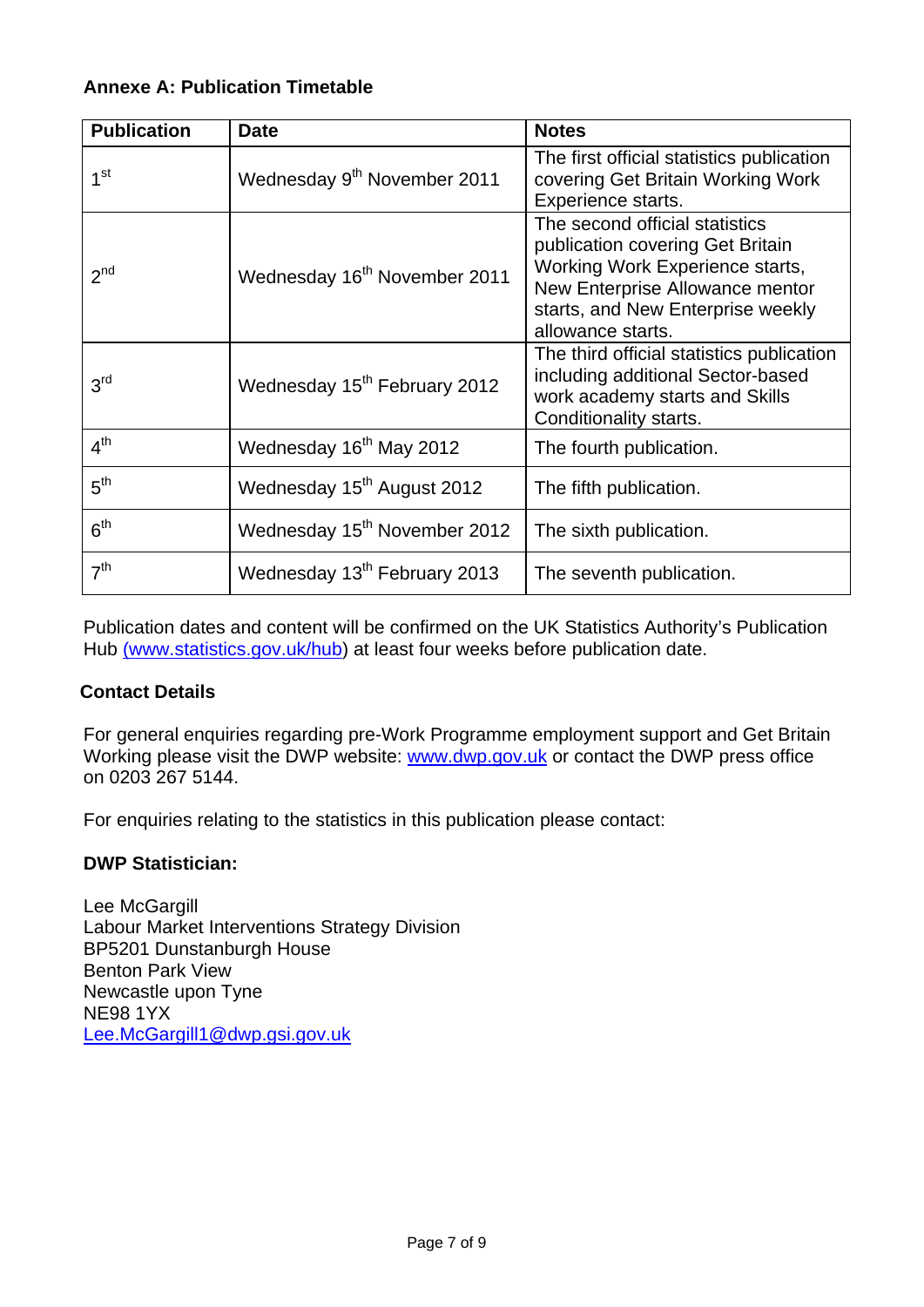# **Annexe B: Further Details on Pre-Work Programme Employment Support Measures**

- 1. A new package of employment support measures including Get Britain Working measures, have been introduced between October 2010 and August 2011. These include Work Clubs, Work Together, Enterprise Clubs, Work Experience, New Enterprise Allowance and Sector-based work academies. Skills Conditionality and Mandatory Work Activity have also been introduced.
- 2. Jobcentre Plus district managers use their discretion to identify which measures will be offered in their area based on claimant and local labour market characteristics. Therefore not all measures will necessarily be available in all areas.
- 3. More details on the support available is shown below:

# *Get Britain Working: Work Clubs*

- 4. Work Clubs were launched on  $4<sup>th</sup>$  October 2011 to help people make the most of local knowledge, resources and to help unemployed people in their communities gain employment. They empower local communities and encourage people to work together to offer additional support to the unemployed.
- 5. Work Clubs provide unemployed and inactive people with a place to meet and exchange skills, find opportunities, make contacts, share experiences and receive support to help them in their return to work.

# *Get Britain Working: Work Together*

- 6. Work Together was launched as a nationwide initiative on  $4<sup>th</sup>$  October 2011 to encourage all unemployed people to consider volunteering as a way of improving their employment prospects whilst they are looking for work.
- 7. Jobcentre Plus is encouraging unemployed people to consider taking up volunteering whilst they are looking for paid work and they are signposted to:
	- o local organisations that have agreed to support unemployed people;
	- o on-line support; and
	- o to specific opportunities.

## *Get Britain Working: Enterprise Clubs*

- 8. Enterprise Clubs, launched on 31<sup>st</sup> January 2011, is a Great Britain wide initiative aimed at supporting the development of a network of locally-led, community-based support targeted at unemployed people interested in self-employment.
- 9. Enterprise Clubs are targeted at unemployed people interested in self-employment. They provide unemployed people interested in self-employment with a place to meet and exchange skills, make contacts, share experiences, receive support and encourage each other to work through their business ideas.

## *Get Britain Working: Work Experience*

10. Work Experience was launched in January 2011 and is designed to help young people gain the experience they need to secure a job before they become eligible for the